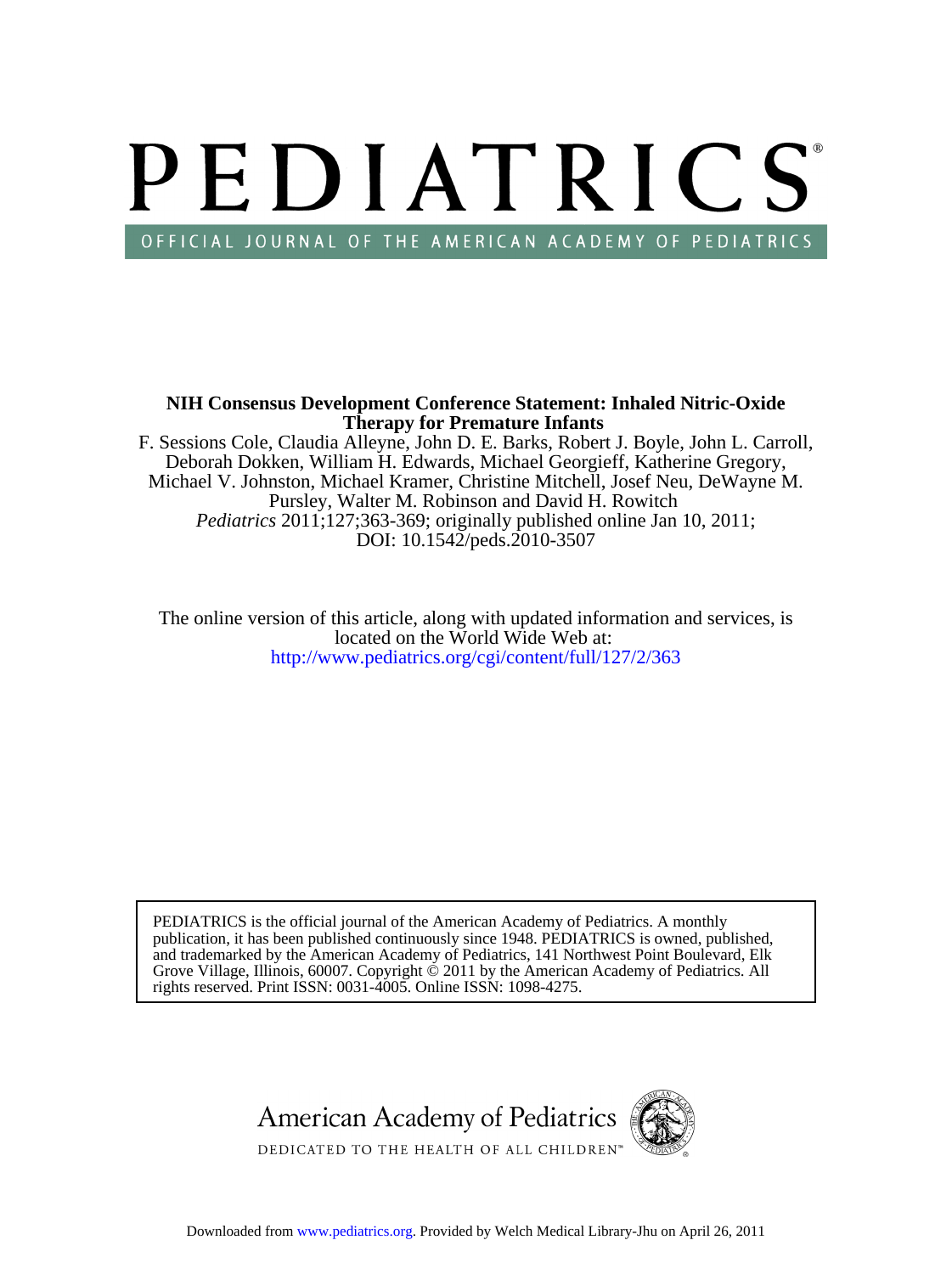# NIH Consensus Development Conference Statement: Inhaled Nitric-Oxide Therapy for Premature Infants

AUTHORS: F. Sessions Cole, MD,<sup>a</sup> Claudia Alleyne, MD,<sup>b</sup> John D. E. Barks, MD,<sup>c,d</sup> Robert J. Boyle, MD, FAAP,<sup>e</sup> John L. Carroll, MD, FAAP,<sup>f,g</sup> Deborah Dokken, MPA,h William H. Edwards, MD, i,j Michael Georgieff, MD, k Katherine Gregory, PhD, RN,<sup>I,m</sup> Michael V. Johnston, MD,<sup>n,o</sup> Michael Kramer, MD, <sup>p,q</sup> Christine Mitchell, MS, MTS, RN, r,s Josef Neu, MD,<sup>t</sup> DeWayne M. Pursley, MD, MPH, u,v,w Walter M. Robinson, MD, MPH,<sup>x,y</sup> and David H. Rowitch, MD, PhDz

*aDivision of Newborn Medicine, Department of Pediatrics, Washington University School of Medicine, St Louis, Missouri; bNeonatal Intensive Care Unit, Kaiser Permanente Anaheim Medical Center, Anaheim, California; <sup>c</sup> Department of Pediatrics and Communicable Diseases, University of Michigan Medical School, Ann Arbor, Michigan; dDivision of Neonatal-Perinatal Medicine, C. S. Mott Children's Hospital, University of Michigan Health System, Ann Arbor, Michigan; <sup>e</sup> Center for Biomedical Ethics, Division of Neonatology, Department of Pediatrics, University of Virginia Medical Center, Charlottesville, Virginia; f Department of Pediatrics, College of Medicine, University of Arkansas for Medical Sciences, and gPediatric Pulmonary Division, Arkansas Children's Hospital, Little Rock, Arkansas; hFamily Health Care Advocate, Consultant in Family-Centered Care, Chevy Chase, Maryland; <sup>i</sup> Department of Pediatrics, Children's Hospital at Dartmouth, Hanover, New Hampshire; j Vermont Oxford Network, Lebanon, New Hampshire; <sup>k</sup> Division of Neonatology, Departments of Pediatrics and Child Psychology, Center for Neurobehavioral Development, University of Minnesota School of Medicine, Minneapolis, Minnesota; l Department of Nursing, William F. Connell School of Nursing, Boston College, and mBrigham and Women's Hospital, Chestnut Hill, Massachusetts; nDepartment of Pediatric Neurology, Kennedy Krieger Institute; and <sup>o</sup> Departments of Neurology, Pediatrics, and Physical Medicine and Rehabilitation, Johns Hopkins University, School of Medicine, Baltimore, Maryland; pInstitute of Human Development, Child and Youth Health, Canadian Institutes of Health Research, Ottawa, Ontario, Canada; qDepartments of Pediatrics and Epidemiology, Biostatistics, and Occupational Health, McGill University Faculty of Medicine, Montreal Children's Hospital, Montreal, Quebec, Canada; <sup>r</sup> Clinical Ethics, Division of Medical Ethics, Harvard Medical School, Boston, Massachusetts; <sup>s</sup> Office of Ethics, Children's Hospital Boston, Boston, Massachusetts; <sup>t</sup> Division of Neonatology, Department of Pediatrics, College of Medicine, University of Florida, Gainesville, Florida; uSection on Perinatal Pediatrics, American Academy of Pediatrics, Elk Grove Village, Illinois; <sup>v</sup> Department of Pediatrics, Harvard Medical School, Boston, Massachusetts; wDepartment of Neonatology, Beth Israel Deaconess Medical Center, Boston, Massachusetts; x Center for Applied Ethics, Education Development Center, Inc, Washington, DC;*

*(Continued on last page)*

# abstract

Premature birth is a major public health problem in the United States and internationally. Infants born at or before 32 weeks' gestation (2% of all births in the United States in 2007) are at extremely high risk for death in the neonatal period or for pulmonary, visual, and neurodevelopmental morbidities with lifelong consequences including bronchopulmonary dysplasia, retinopathy of prematurity, and brain injury. Risks for adverse outcomes increase with decreasing gestational age. The economic costs to care for these infants are also substantial (estimated at \$26 billion in 2005 in the United States). It is clear that the need for strategies to improve outcomes for this high-risk population is great, and this need has prompted testing of new therapies with the potential to decrease pulmonary and other complications of prematurity. Inhaled nitric oxide (iNO) emerged as one such therapy. To provide health care professionals, families, and the general public with a responsible assessment of currently available data regarding the benefits and risks of iNO in premature infants, the Eunice Kennedy Shriver National Institute of Child Health and Human Development, the National Heart, Lung, and Blood Institute, and the Office of Medical Applications of Research of the National Institutes of Health convened a consensusdevelopment conference. Findings from a substantial body of experimental work in developing animals and other model systems suggest that nitric oxide may enhance lung growth and reduce lung inflammation independently of its effects on blood vessel resistance. Although this work demonstrates biological plausibility and the results of randomized controlled trials in term and near-term infants were positive, combined evidence from the 14 randomized controlled trials of iNO treatment in premature infants of  $\leq$  34 weeks' gestation shows equivocal effects on pulmonary outcomes, survival, and neurodevelopmental outcomes. *Pediatrics* 2011;127:363–369

*National Institutes of Health (NIH) consensus and state-of-the-science statements are prepared by independent panels of health professionals and public representatives on the basis of (1) the results of a systematic literature review prepared under contract with the Agency for Healthcare Research and Quality, (2) presentations by investigators working in areas relevant to the conference questions during a 2-day public session, (3) questions and statements from conference attendees during open-discussion periods that are part of the public session, and (4) closed deliberations by the panel during the remainder of the second day and morning of the third day. This statement is an independent report of the panel and is not a policy statement of the NIH or the federal government. The statement reflects the panel's as-*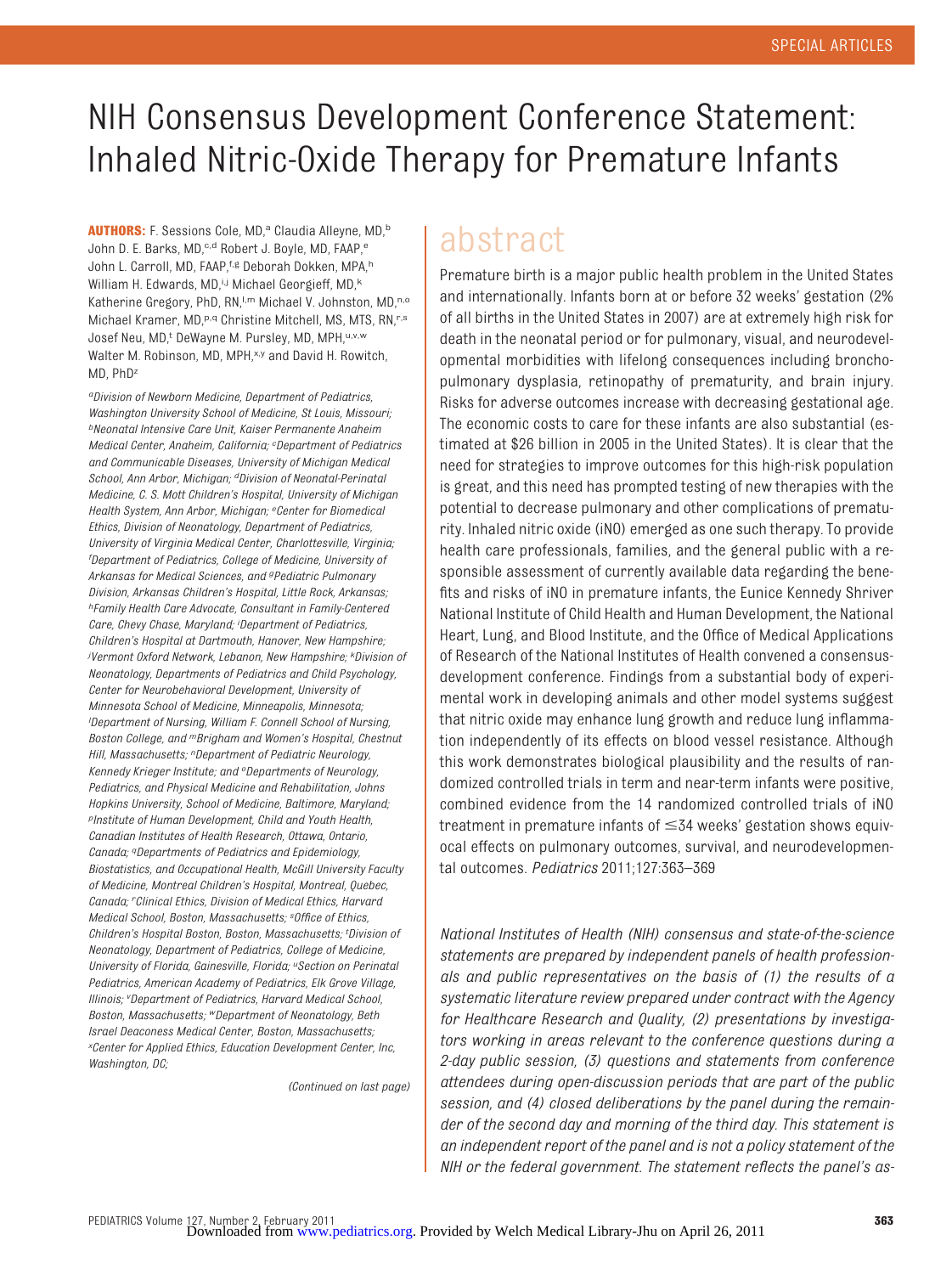*sessment of medical knowledge available at the time the statement was written. Thus, it provides a "snapshot in time" of the state of knowledge on the conference topic. When reading the statement, keep in mind that new knowledge is inevitably accumulating through medical research.*

Premature birth is a major public health problem in the United States and internationally. Despite clinical, educational, and scientific efforts, the frequency of preterm birth has risen in the United States from 10.6% in 1990 to 12.7% in 2007. Worldwide,  $\sim$  13 million infants are born prematurely every year. Infants born at or before 32 weeks' gestation (2% of all births in the United States in 2007) are at extremely high risk for death in the neonatal period or for pulmonary, visual, and neurodevelopmental morbidities with lifelong consequences including bronchopulmonary dysplasia (BPD), retinopathy of prematurity (ROP), and brain injury. Risks for adverse outcomes increase with decreasing gestational age. The economic costs to care for these infants are also substantial (estimated at \$26 billion in 2005 in the United States). In addition, the emotional and indirect economic costs for families are substantial. It is unfortunate, however, that the multifactorial biological, behavioral, and environmental causes and the heterogeneity of preterm birth make it extremely unlikely that all premature births can be prevented.

Many clinical practices integrated into the care of these infants have been inadequately studied for safety and efficacy, which leads to potentially serious consequences; yet, the smallest and sickest infants are the most vulnerable to adverse effects of the treatments they receive. The broad boundaries of accepted clinical practices in NICUs lead to practice variations among centers. Large variations

among centers in outcomes of premature infants, including BPD and adverse neurodevelopmental outcomes, persist after adjusting for risk factors such as gestational age, gender, and disease severity. The extent to which these differences in outcomes are attributable to differences in care practices or in patient characteristics is poorly understood. It is clear that the need for strategies to improve outcomes for this high-risk population is great, and this need has prompted testing of new therapies with the potential to decrease pulmonary and other complications of prematurity. Inhaled nitric oxide (iNO) has emerged as one such therapy.

Nitric oxide is a gas that is ubiquitously produced in the human body. It serves as a signaling molecule with numerous regulatory effects on multiple human organ systems, including blood vessels, the lung, the heart, the nervous system, the immune system, and stem cells, and on the development of cancer. Over the past decade, the efficacy of nitric oxide in reducing blood vessel resistance and its easy administration via endotracheal tube to infants with respiratory distress led to trials in term and near-term newborns who were suffering from persistent pulmonary hypertension, a condition that results from failure of normal fetal lung blood vessel relaxation immediately after birth. Large placebocontrolled trials have revealed that nitric oxide decreases the risk of death or the need for extracorporeal membrane oxygenation in term and nearterm infants with persistent pulmonary hypertension, and these results have led the US Food and Drug Administration to approve iNO as a therapy for that disease.

Findings from a substantial body of experimental work in developing animals and other model systems suggest that nitric oxide may enhance

lung growth and reduce lung inflammation independently of its effects on blood vessel resistance. Although this work demonstrates biological plausibility and the results of randomized controlled trial (RCTs) in term and near-term infants were positive, combined evidence from the 14 RCTs of iNO treatment in premature infants of  $\leq 34$ weeks' gestation have shown equivocal effects on pulmonary outcomes, survival, and neurodevelopmental outcomes. Despite these equivocal results, the off-label use of iNO has increased substantially. Controversy about its use in premature infants has been fueled by the refusal of some third-party payers to cover the substantial costs for iNO administration (up to \$3000/day).

To provide health care professionals, families, and the general public with a responsible assessment of currently available data regarding the benefits and risks of iNO in premature infants, the Eunice Kennedy Shriver National Institute of Child Health and Human Development, the National Heart, Lung, and Blood Institute, and the Office of Medical Applications of Research of the National Institutes of Health convened a consensus-development panel that included experts in the fields of neonatology, pediatric pulmonology, pediatric neurology, perinatal epidemiology, ethics, neurodevelopmental follow-up, nursing, and familycentered care to review available data, to hear scientific summaries from investigators involved in this field, and to solicit input from the general public. A planning committee developed 6 questions to be addressed by the consensus-development panel.

As part of a comprehensive data review, an independent group, the Johns Hopkins University Evidence-Based Practice Center (JHU EPC), generated a systematic review of all available human studies concerning use of iNO in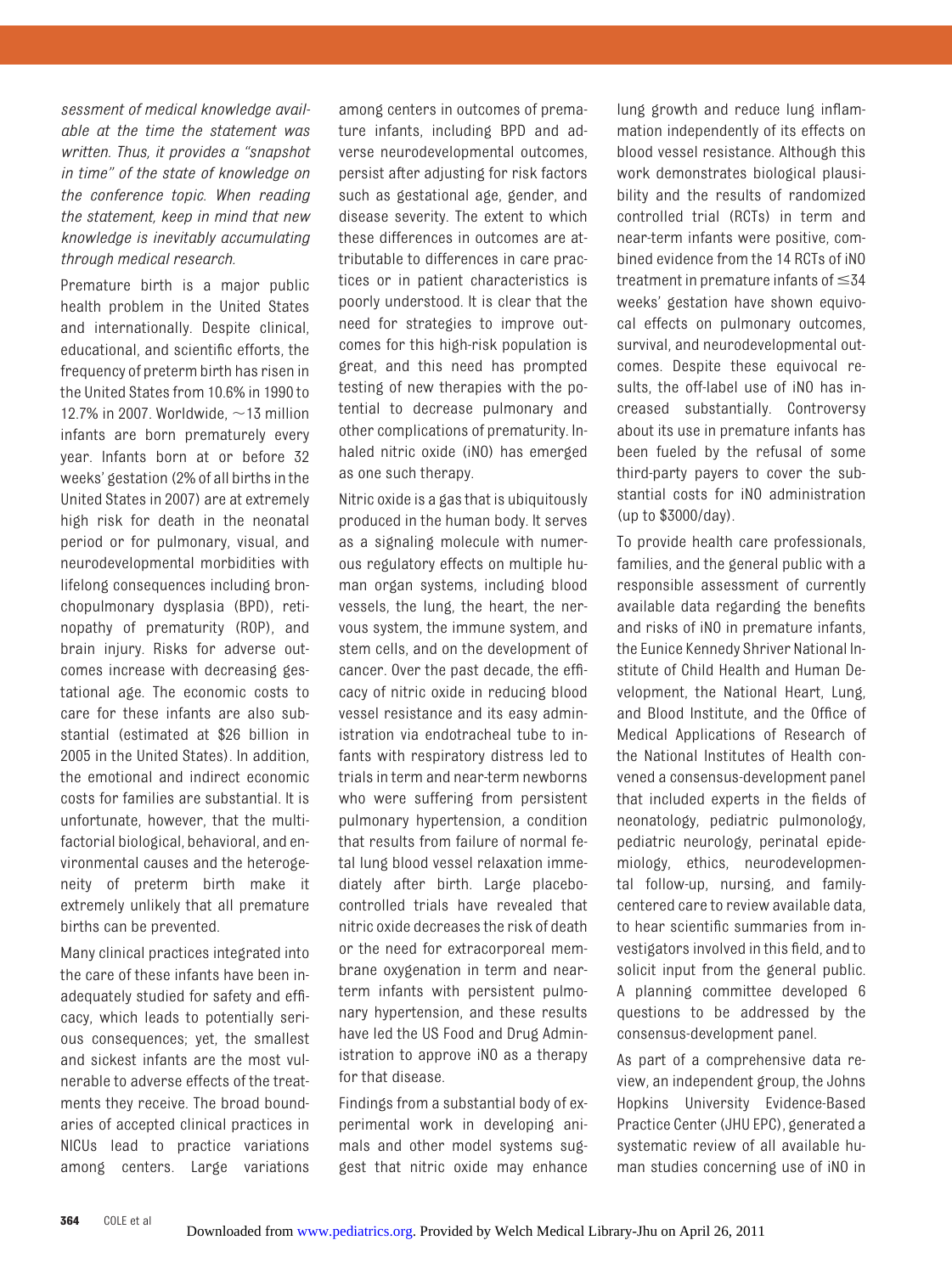premature infants. This review, along with an as-yet-unpublished, updated Cochrane review and an unpublished individual-patient-data (IPD) metaanalysis (the Meta-analysis of Preterm Patients on Inhaled Nitric Oxide [MAPPiNO]) provided the panel with summaries of the available evidence from these trials. One of the published trials, and therefore the JHU EPC systematic review, included infants of 34 weeks' gestation. The panel's review of the published evidence, therefore, is based on infants of  $\leq$  34 weeks' gestation. Its recommendations for clinical use of iNO, however, are limited to infants of  $<$ 34 gestation weeks to avoid contradiction and confusion with the Food and Drug Administration's labeled indications for iNO use. Where applicable, the panel chose to follow the Cochrane-review approach of subdividing the 14 trials into 3 clinically relevant groups on the basis of characteristics of the participating infants and specific treatment strategies: early routine (initiation at  $<$ 3 days, routine use in intubated infants); early rescue (initiation at  $<$ 3 days based on oxygenation status); and later rescue (initiation at  $>$ 3 days based on BPD risk).

Many of the trials and meta-analyses examined results in clinical or demographic subgroups. When treatment effects differ across subgroups, however, as they did in some of the iNO studies, it is unwise to make firm inferences about subgroup differences when those differences are observed post hoc. Posthoc analysis of treatment effects in specific subgroups (eg, dose of iNO, gestational age, early versus late initiation of treatment), whether within or across trials, is prone to false-positive results. The consensus-development panel, therefore, considered the subgroup results of these analyses as hypothesisgenerating, rather than hypothesistesting, and usedthem as a basisfor recommending future research directions.

The 6 questions considered by the consensus-development panel are listed below and addressed in the subsequent sections.

- 1. Does iNO therapy increase survival rates and/or reduce the occurrence or severity of BPD among premature infants who receive respiratory support?
- 2. Are there short-term risks of iNO therapy among premature infants who receive respiratory support?
- 3. Are there effects of iNO therapy on long-term pulmonary and/or neurodevelopmental outcomes among premature infants who receive respiratory support?
- 4. Does the effect of iNO therapy on BPD and/or death or neurodevelopmental impairment vary across subpopulations of premature infants?
- 5. Does the effect of iNO therapy on BPD and/or death or neurodevelopmental impairment vary according to timing of initiation, mode of delivery, dose and duration, or concurrent therapies?
- 6. What are the future research directions needed to better understand the risks, benefits, and alternatives to nitric-oxide therapy for premature infants who receive respiratory support?

## **DOES iNO THERAPY INCREASE SURVIVAL RATES AND/OR REDUCE THE OCCURRENCE OR SEVERITY OF BPD AMONG PREMATURE INFANTS WHO RECEIVE RESPIRATORY SUPPORT?**

The panel addressed this question by including all of the trials onto which premature infants of  $\leq$  34 weeks' gestation were enrolled irrespective of the timing, dosing regimen, duration of iNO therapy, or subcategorization of the subjects. None of the individual trials included in the systematic reviews revealed a statistically significant effect of iNO on survival in this population. Meta-analysis by the JHU EPC of 11 RCTs revealed that treatment with iNO did not increase survival rates. The IPD approach used in the IPD MAPPiNO of pooled data from 11 RCTs revealed no statistically significant effect of iNO on death at any time, death by 36 weeks' postmenstrual age (PMA), or death before discharge. Inclusion or exclusion of the 1 trial with enrollment exclusively after 1 week did not affect the results of the meta-analysis. Thus, overall, in premature infants of  $\leq 34$ weeks' gestation who require respiratory support, current evidence shows that treatment with iNO in the neonatal period does not increase survival rates.

Interpretation of results from RCTs was complicated by different studies that calculated BPD rates by using survivors versus the total group as the denominator, and by the competing risks of death and BPD. In other words, an infant who dies in the first weeks of life is not at risk for developing BPD, which is usually based on criteria at 28 days. Because most of the trials and the JHU EPC systematic review included analyses of BPD alone, however, the panel also examined that evidence. None of the individual trials included in the systematic reviews showed statistically significant differences in BPD at 36 weeks' PMA in those who received iNO compared with controls. The JHU EPC meta-analysis (8 RCTs) of BPD among surviving infants at 36 weeks' PMA revealed no statistically significant differences in rates of BPD between the iNO and control groups. With the approach it used, the IPD MAPPiNO did not report on BPD as a sole outcome variable. Thus, among premature infants who require respiratory support and are surviving at 36 weeks' PMA, current evidence does not support the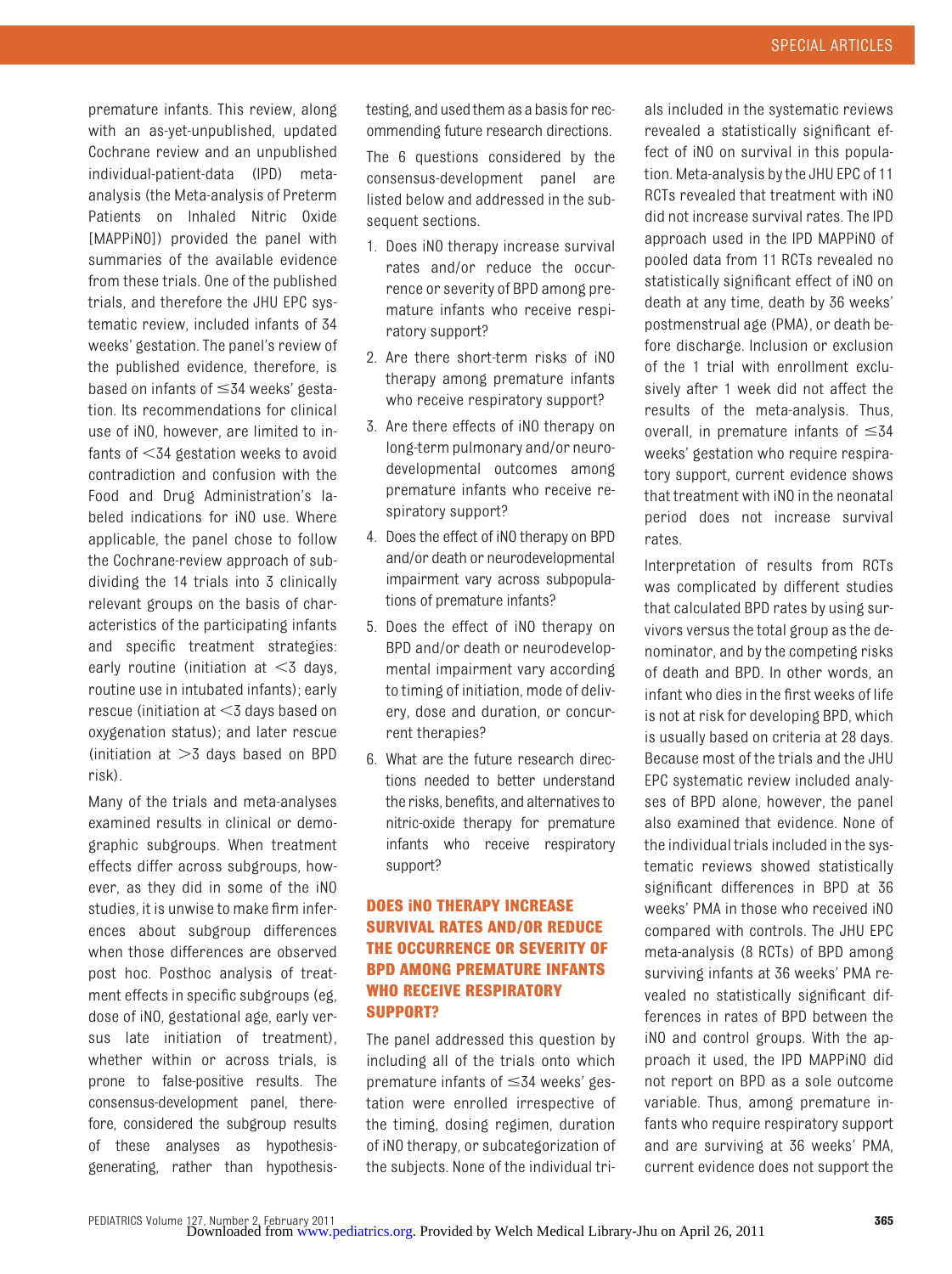hypothesis that treatment with iNO in the neonatal period reduces the occurrence of BPD.

The composite outcome of "death or BPD at 36 weeks' PMA" was reported, although not always as a primary outcome, from 11 iNO RCTs. Two individual trials revealed statistically significant reductions in the composite outcome of death or BPD in the iNO-treated group. The JHU EPC meta-analysis of 11 RCTs found a small, statistically significant reduction in the composite variable death or BPD at 36 weeks' PMA. Exclusion of the 1 trial with enrollment after 1 week of age did not change the results of the meta-analysis. The IPD MAPPiNO of pooled data from 10 trials showed a similarly small effect size for BPD or death as the JHU EPC analysis, but it did not achieve statistical significance. The small effect on this composite outcome should be interpreted cautiously.

The JHU EPC systematic review of the effect of iNO on the severity of BPD in the RCTs was compromised by the wide variation in BPD definitions and other study parameters. The JHU EPC analysis concluded that insufficient data are available to perform a metaanalysis for any measure of severity because of the lack of uniformity in definitions and study measures used. There is insufficient evidence to support the hypothesis that treatment with iNO in the neonatal period reduces the severity of BPD. The authors of 2 individual trials reported a statistically significant favorable effect of iNO on pulmonary outcomes reflecting severity of BPD; rates of hospitalization and respiratory support at 40 and 44 weeks' PMA; and a statistically significant reduction in the average duration of supplemental oxygen. Although these trials raise intriguing questions, the effects of iNO on the severity of BPD have not been studied adequately in subpopulations.

The available evidence, therefore, is insufficient to recommend the routine use of iNO in clinical care of premature infants of -34 weeks' gestation who require respiratory support.

#### **ARE THERE SHORT-TERM RISKS OF iNO THERAPY AMONG PREMATURE INFANTS WHO RECEIVE RESPIRATORY SUPPORT?**

Premature infants are at risk for short-term complications including patent ductus arteriosus, late-onset  $($ >7 days) sepsis, necrotizing enterocolitis, ROP, pulmonary complications (eg, air leak, pulmonary hemorrhage), and brain injury (eg, intraventricular hemorrhage [IVH], intraparenchymal hemorrhage, and periventricular leukomalacia [PVL]). In addition, iNO may lead to accumulation of methemoglobin formed by the reaction of nitric oxide with hemoglobin.

Although different trials monitored different combinations of these complications and used differing study designs (eg, timing dose of iNO), the JHU EPC (which examined patent ductus arteriosus, late-onset sepsis, necrotizing enterocolitis, ROP, pulmonary complications, IVH, PVL, intraparenchymal hemorrhage, or toxic levels of methemoglobin), the updated Cochrane meta-analysis (which examined severe IVH and combined outcomes of severe IVH or PVL), and the IPD MAPPiNO (which examined air leak, pulmonary hemorrhage, and severe ROP) showed no evidence for an increased risk of any of these complications or methemoglobin levels considered toxic in term infants and adults at doses up to 20 ppm.

The updated Cochrane meta-analysis did show that early rescue administration of iNO was associated with a nonsignificant trend toward increased severe IVH, and the IPD MAPPiNO showed a nonsignificant trend toward increased severe neurologic events (eg,

IVH, intraparenchymal hemorrhage, cystic PVL) with iNO treatment.

Although these morbidities might be exacerbated by iNO, there may be other important indicators specific to premature infants that have not been examined.

In summary, there is no evidence that treatment with iNO either increases or decreases the risk of several shortterm complications of prematurity, including patent ductus arteriosus, late-onset sepsis, severe ROP, and pulmonary complications (eg, air leaks, pulmonary hemorrhage).

# **ARE THERE EFFECTS OF iNO THERAPY ON LONG-TERM PULMONARY AND/OR NEURODEVELOPMENTAL OUTCOMES AMONG PREMATURE INFANTS WHO RECEIVE RESPIRATORY SUPPORT?**

#### **Long-term Pulmonary Outcomes**

The JHU EPC reported on 2 RCTs that examined long-term pulmonary outcomes. One large study demonstrated a statistically significant decrease in use of lung-related medications and fewer parental reports of respiratory symptoms at 12 months in children who received iNO compared with controls; a smaller study revealed no statistically significant difference in reported use of lung medications or reports of symptoms at 12 months. Neither study found a statistically significant difference in rates of hospitalization for lung problems or wheezing at 12 months. The lack of a difference in hospitalization or wheezing casts doubt onthe clinical importance of a difference in medication use between those who received iNO and the controls.

The panel concludes, as did the JHU EPC, that there is evidence in 1 trial of an advantage in long-term pulmonary outcome for the use of iNO, but this evidence is not strong enough to justify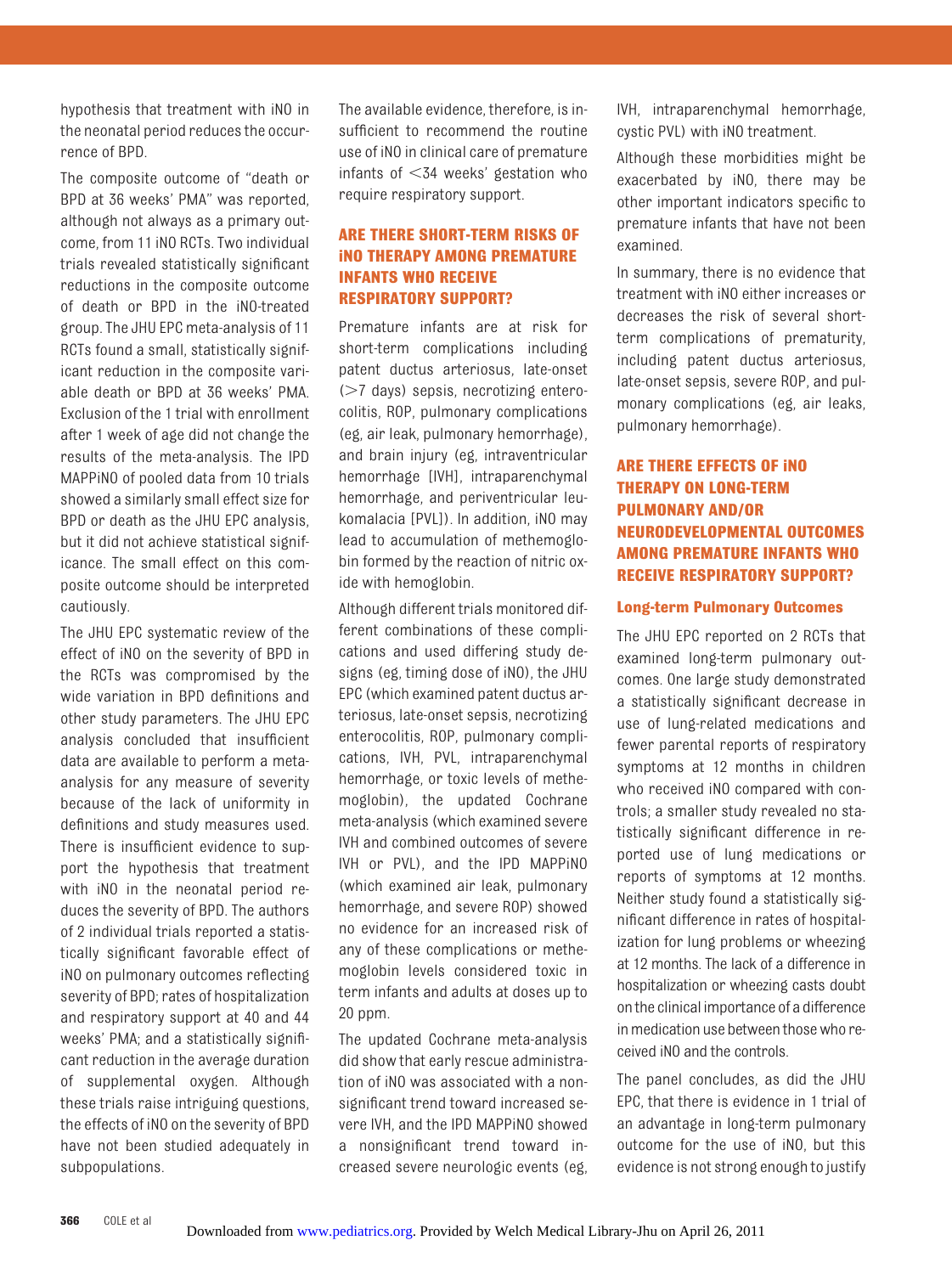the widespread use of iNO to prevent long-term pulmonary disease.

#### **Long-term Neurodevelopmental Outcomes**

None of the trials that examined longterm neurodevelopmental outcomes in children have convincingly demonstrated a long-term neurodevelopmental effect of iNO. Individually, none of the trials found a statistically significant difference in the incidence of motor delay between those who had received iNO and controls. For cerebral palsy, the 2 trials that did show associations conflicted in the direction of association. There is insufficient evidenceto determine ifthere is an effect of iNO on motor impairment or if it differs according to the birth weight of the treated infants. There also were no significant differences between the iNO and control groups in the proportion of children with visual or hearing impairment. Few individual trials and none of the meta-analyses revealed a statistically significant association between neonatal iNO treatment and any neurodevelopmental outcome at up to 5 years of age.

Studies of long-term neurodevelopment in preterm infants of  $\leq$  34 weeks' gestation treated with iNO have been hampered by variation in measures used to assess neurodevelopmental status and the ages at which outcomes are measured and by the lack of physiologic, radiologic, functional, or quality-of-life measures used as outcomes. Most studies of long-term effects typically have used overly broad measures of development in the absence of physiologic or anatomic examinations; many also have used the measure at too young an age. Although 18 to 24 months is appropriate for detecting cerebral palsy, testing at school age is more appropriate for diagnosing intellectual disability. Newer methods of assessment, including correlated neuroimaging and standardized behavioral testing, should be included in any future assessments of the long-term neurodevelopmental consequences of iNO.

## **DOES THE EFFECT OF iNO THERAPY ON BPD AND/OR DEATH OR NEURODEVELOPMENTAL IMPAIRMENT VARY ACROSS SUBPOPULATIONS OF PREMATURE INFANTS?**

The panel elected to review common clinical variables that may interact with iNO treatment apart from timing or duration of treatment (see response in "Does the Effect of iNO Therapy on BPD and/or Death or Neurodevelopmental Impairment Vary According to Timing of Initiation, Mode of Delivery, Dose and Duration, or Concurrent Therapies?"). Analysis of subpopulations is limited by the fact that few trials have identified subgroups, subgrouping results in small sample sizes in each subcategory, and trials are often not powered to detect subgroup differences. In addition, when trials did define subgroups, definitions varied across trials and were usually post hoc.

On the basis of the JHU EPC systematic review, there is insufficient evidence to evaluate whether factors such as gender, gestational age, ethnic group/ race, and socioeconomic status were associated with increased benefit or risk from iNO therapy. There is no information regarding the effects of growth restriction, antenatal steroid use, multiple gestation, chorioamnionitis, or other antenatal factors.

The JHU EPC systematic review revealed insufficient evidence of decreased incidence of death or BPD particular to any subgroup of premature infants treated with iNO. From 5 studies (representing 3 independent clinical trials) outcomes according to birth weight have been reported. Two of the 3 trials demonstrated a significant reduction in the composite outcome of death or BPD when iNO was administered to premature infants born at  $\geq$ 1000 g but not in those born at  $<$  1000 g.

This review raises a concern for the safety of iNO in premature infants born at  $<$  1000 g. Three studies of infants of this birth weight treated within 48 hours of delivery revealed an increased risk of death, severe IVH and PVL, neurodevelopmental impairment, BPD, and/or oxygen dependence at 1 year of age. However, in another large study that initiated iNO at 7 days of life, no such safety concerns were noted in this birth-weight category.

On the basis of the JHU EPC systematic review of published studies, there is insufficient evidence of improvement in neurodevelopmental outcomes in any subgroup of premature infants treated with iNO.

Published trial reports have shown insufficient evidence of benefit to premature infants with pulmonary hypoplasia or hypertension, likely because of small numbers of such patients and severity of illness. Additional studies in this population will be difficult to accomplish. Therefore, clinical use in this population should be left to clinical discretion.

On the basis of published data, the panel recommends special caution in studies of early rescue use of iNO in premature infants of  $<$ 34 weeks' ges $t$ ation who weigh  $<$ 1000 g.

## **DOES THE EFFECT OF iNO THERAPY ON BPD AND/OR DEATH OR NEURODEVELOPMENTAL IMPAIRMENT VARY ACCORDING TO TIMING OF INITIATION, MODE OF DELIVERY, DOSE AND DURATION, OR CONCURRENT THERAPIES?**

Infants treated with early routine and early rescue iNO (see introduction for definitions of these groups) had no significant reduction in deaths, BPD, or the composite outcome of death or BPD. However, infants treated in the later-rescue group, predominantly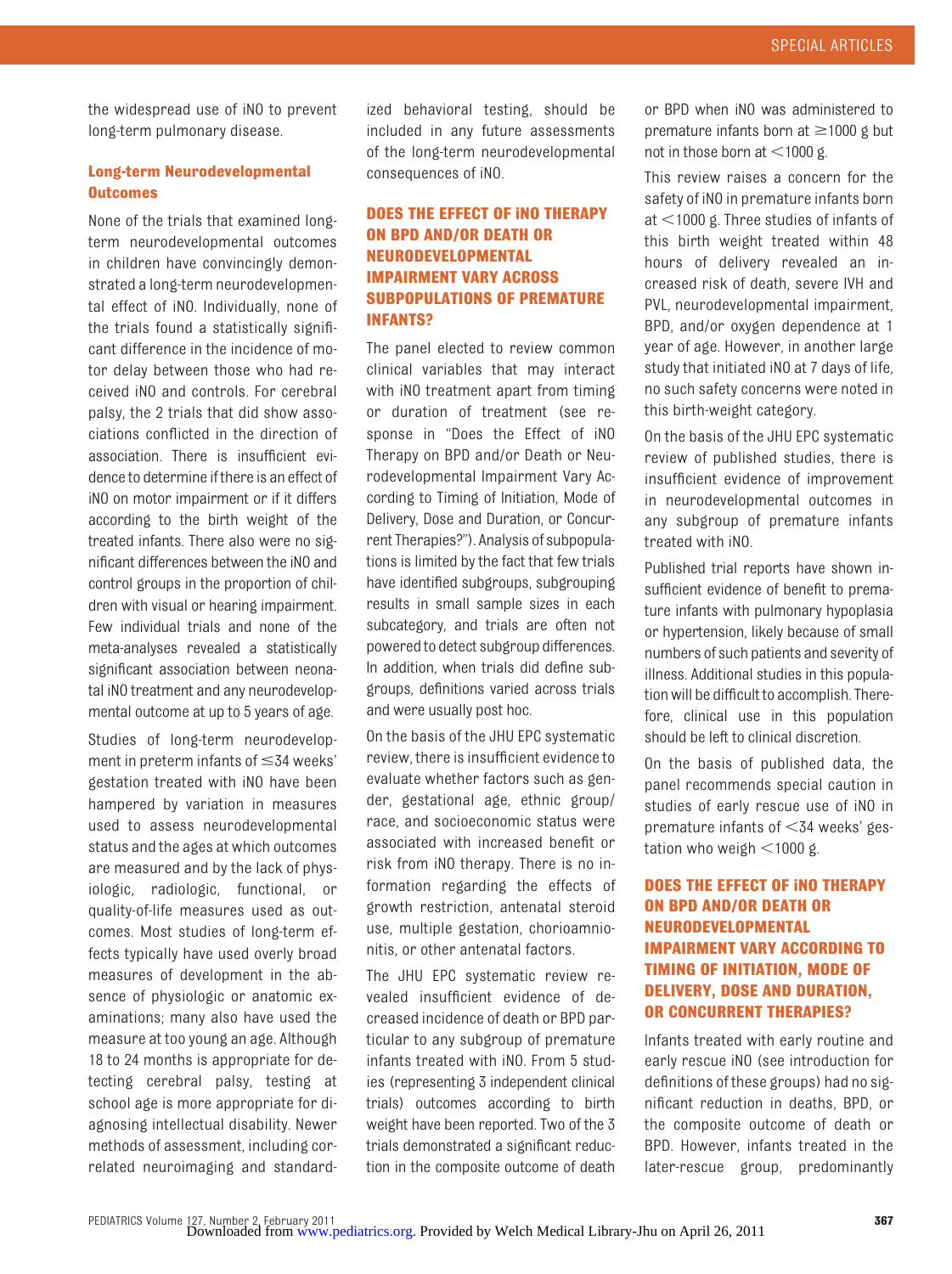represented by 1 large multicenter trial in which the treatment protocol was unique not only in the timing of initiation but also in dosing and duration, had an overall reduction in the composite outcome of death or BPD and a posthoc finding of greater efficacy when treatment was initiated during the second postnatal week as compared with the third postnatal week. The method of treatment allocation and statistical analysis of multiples enrolled in the trial made it difficult to integrate this trial's findings in a conventional meta-analysis. Nevertheless, different statistical approaches to the analysis of multiples did not substantially change the estimate of the effect of iNO.

The effect of mode of ventilation (conventional versus high frequency) on efficacy and safety of iNO was evaluated in 2 trials, in 1 by prospective randomization and in the other by posthoc analysis. No studies have directly compared delivery by continuous positive airway pressure or nasal cannula versus endotracheal positive-pressure ventilation. There is insufficient evidence to determine if mode of ventilation affects outcome from iNO treatment.

To date, none of the trials with published reports randomly assigned subjects according to dose or treatment duration of iNO. Despite this limitation, these trials can be subdivided into 3 broad dosage groups: 5, 10, and 20 ppm. In a dose-stratified meta-analysis by the JHU EPC, which combined all 3 treatment-initiation subgroups, iNO therapy in the group that received a maximum dose of 10 ppm was associated with a statistically significant reduction in the risk of BPD, but not death, or the composite outcome of death or BPD. These results do not form a basis for deciding that 1 dosing regimen was superior, because they were based on posthoc comparisons and there was too much variability among the study designs within each dose group. A more focused examination of dosing and treatment duration within clinically meaningful subgroups is needed.

Little is known about the effect of concurrent therapies on the efficacy and safety of iNO. Only 1 trial directly addressed the effect of iNO with a concurrent therapy (glucocorticoids). Additional research is needed to determine the effect of concurrent therapies (such as antenatal and postnatal glucocorticoids, surfactant, vitamin A, indomethacin, and caffeine) on the efficacy and safety of iNO.

There is no evidence to suggest that variations in these treatment-regimen factors (eg, dose, timing, mode of administration) are harmful in terms of BPD, death, or neurodevelopmental outcome. The design of future trials comparing treatment regimens should include a longer duration of follow-up to ensure long-term safety.

There is insufficient evidence to conclude that the efficacy of iNO therapy with respect to BPD and/or death, or neurodevelopmental impairment, varies according to timing of initiation, mode of delivery, dose and duration of therapy, or concurrent therapies. Although the evidence suggests that some treatment regimens may provide greater benefit, additional RCTs designed to address these specific hypotheses must be undertaken.

### **WHAT ARE THE FUTURE RESEARCH DIRECTIONS NEEDED TO BETTER UNDERSTAND THE RISKS, BENEFITS, AND ALTERNATIVES TO NITRIC-OXIDE THERAPY FOR PREMATURE INFANTS WHO RECEIVE RESPIRATORY SUPPORT?**

1. Understanding risks, benefits, and alternatives to iNO therapy for premature infants requires investigation of iNO's mechanisms of action through additional basic research in developmentally relevant experimental models, especially understanding the respective roles of dosing, delivery, and timing of therapy and of accompanying ventilation strategies, oxygen management, and concurrent therapies in optimizing the benefits of iNO, on understanding the pharmacology and toxicology of iNO specifically in premature infants, and on increasing tissue-specific production of endogenous nitric oxide.

- 2. Future trials for evaluation of safety and efficacy of iNO for premature infants should be informed by previous trials and future studies in premature animals or other model systems, examine both short-term and long-term pulmonary and neurodevelopmental outcomes, and investigate effect-modifying factors (eg, pharmacokinetic, genetic, racial/ethnic, and disease risk factors).
- 3. Future randomized trials should be designed to assess variations in the timing, dose, and duration of treatment by randomly assigning them separately, to include a placebo control, to ensure a sample size sufficient to detect a significant interaction between gestational-age category and treatment arm, and to consider an appropriate developmental window for efficacy and safety. The positive results of one multicenter trial, which was characterized by later timing, higher dose, and larger duration of treatment, should be confirmed through future trials to understand the effects of each treatment-related variable.
- 4. Future trials should assess the long-term safety and efficacy of iNO treatment by following study subjects to a minimum of school age with standardized assessments of behavior, cognitive ability, neuroanatomy, and neurophysiology.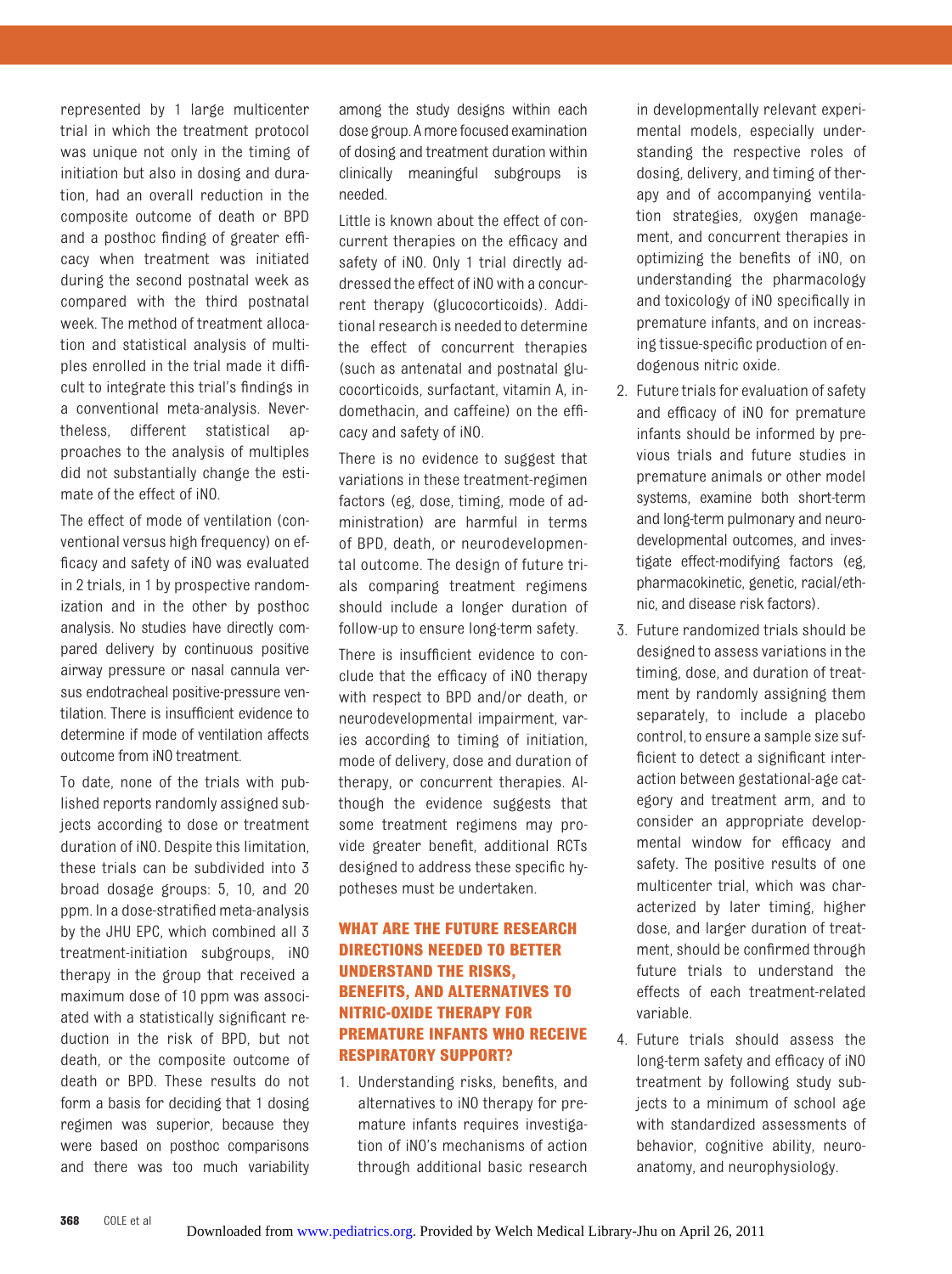- 5. Design of future efficacy and safety trials of iNO for premature infants should include interdisciplinary teams of experts in high-risk obstetrics, neonatology, pediatric pulmonology, pediatric neurology, neurodevelopmental follow-up, neonatal pharmacology, lung development, brain development, nitric-oxide physiology, biostatistics, and clinical trial design, as well as ethicists, nurses, respiratory therapists, and families.
- 6. Given the large differences in outcomes of death and BPD among NICUs, comparative effectiveness research strategies should be considered to identify components of care that may have greater impact on improving outcomes than iNO.
- 7. In addition to the panel's iNO research recommendations, future research should pursue promising strategies other than iNO.

8. Biomarker, neuroimaging, pulmonary function testing, pulmonary imaging, and other techniques with potentially better predictive accuracy should be developed and tested.

#### **CONCLUSIONS**

- 1. Taken as a whole, the available evidence does not support use of iNO in early-routine, early-rescue, or laterrescue regimens in the care of premature infants of  $<$ 34 weeks' gestation who require respiratory support.
- 2. There are rare clinical situations, including pulmonary hypertension or hypoplasia, that have been inadequately studied in which iNO may have benefit in infants of  $<$  34 weeks' gestation. In such situations, clinicians should communicate with families regarding the current evidence on its risks and benefits as well as remaining uncertainties.
- 3. Future research should seek to understand the gap between benefits

on lung development and function in infants at high risk of BPD suggested by basic research and animal studies and the results of clinical trials to date.

- 4. Predefined subgroup and posthoc analyses of previous trials showing potential benefit of iNO have generated hypotheses for future research for clinical trials. Previous strategies shown to be ineffective are discouraged unless new evidence emerges. Future trials should attempt to quantify the individual effects of each of these treatment-related variables (timing, dose, and duration), ideally by randomly assigning them separately.
- 5. On the basis of assessment of currently available data, hospitals, clinicians, and the pharmaceutical industry should avoid marketing iNO for premature infants of  $<$ 34 weeks' gestation.

*(Continued from first page)*

*y Division of Pediatric Allergy, Immunology, and Pulmonary Medicine, Department of Pediatrics, Center for Biomedical Ethics and Society, Vanderbilt University* School of Medicine, Nashville, Tennessee; and <sup>z</sup>Department of Pediatrics, Howard Hughes Medical Institute, University of California, San Francisco, California

#### **KEY WORDS**

premature, inhaled nitric-oxide therapy, bronchopulmonary dysplasia

#### **ABBREVIATIONS**

- BPD—bronchopulmonary dysplasia
- ROP—retinopathy of prematurity
- iNO—inhaled nitric oxide
- RCT—randomized controlled trial
- JHU EPC—Johns Hopkins University Evidence-Based Practice Center
- MAPPiNO—Meta-analysis of Preterm Patients on Inhaled Nitric Oxide
- IPD—individual patient data
- PMA—postmenstrual age
- IVH—intraventricular hemorrhage PVL—periventricular leukomalacia

www.pediatrics.org/cgi/doi/10.1542/peds.2010-3507

doi:10.1542/peds.2010-3507

Accepted for publication Nov 22, 2010

Address correspondence to F. Sessions Cole, MD, St Louis Children's Hospital, Campus Box 8116, One Children's Place, St Louis, MO 63110. E-mail: cole@kids.wustl. edu

PEDIATRICS (ISSN Numbers: Print, 0031-4005; Online, 1098-4275).

Copyright © 2011 by the American Academy of Pediatrics

**FINANCIAL DISCLOSURE:** *The authors have indicated they have no financial relationships relevant to this article to disclose.*